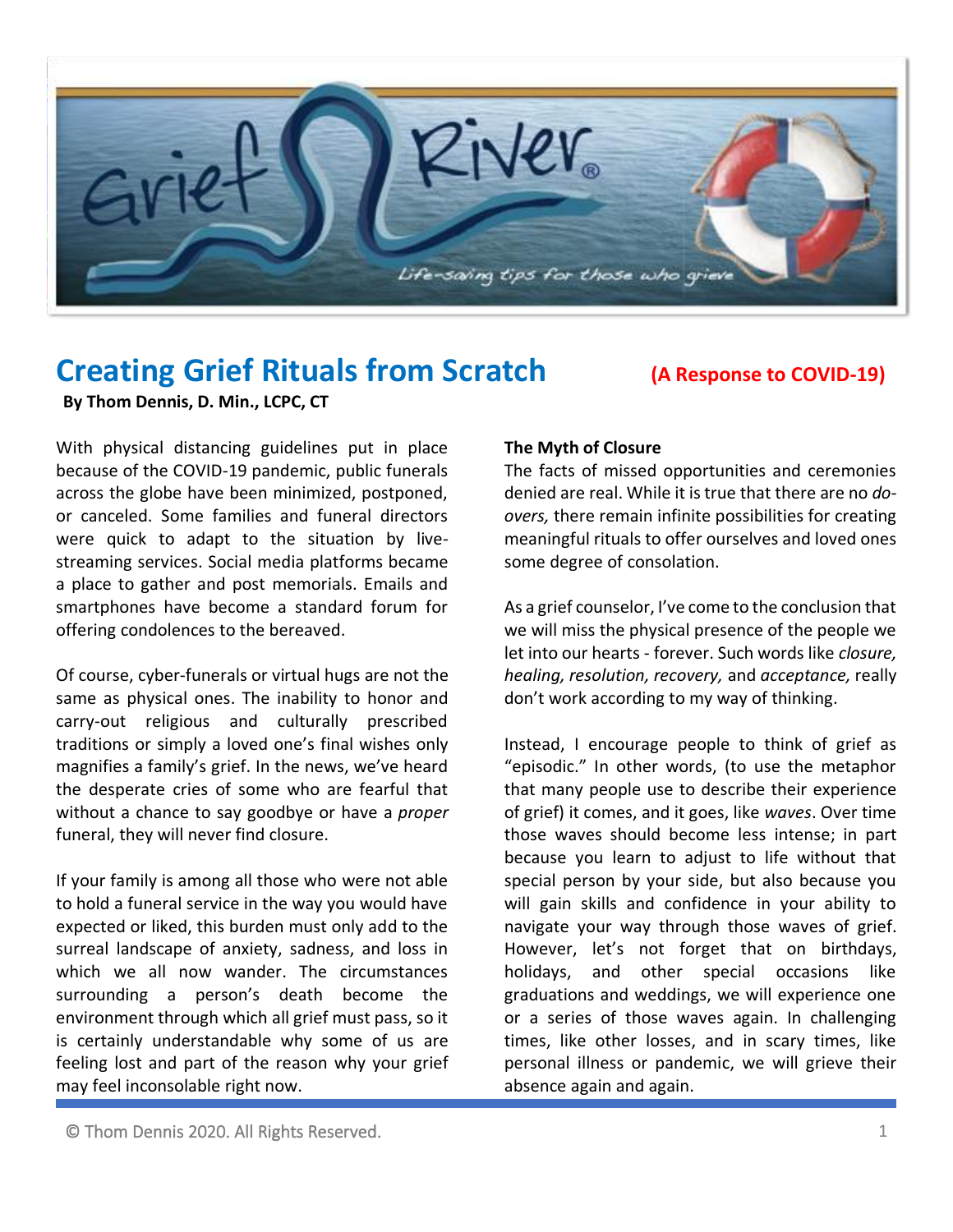

If you are a believer in the myth of closure, with episodes like these far out into your distant future, you are going to be disappointed in yourself, wondering, "What's wrong with me, I thought I was over this! What did I do wrong?" In truth, those later waves or ripples are a testament to the fact that we are human and we are alive! I've also settled into an unshakable belief that while bodies die, relationships don't. Connection is not dependent on proximity. I'm also fairly certain we will each find our *new normal*. Somewhere down the meandering river of time, we will realize the challenges of the present moment have become the past, we will find new reasons for joy and purpose and meaning in life, but we are destined to grieve again. And that is how it works.

#### **In the problem, we also find our solution**

If it's true that we will grieve again, then, it must also be true that there will also be other opportunities to find consolation. Funeral rituals should never be thought of as *one and done* solutionsto the problem of death and grief. Instead, we can observe that funeral services that follow soon after death are merely one of the first opportunities to remember, honor, and console, not the last. These days there is a quote by Ronald Grimes that I seem to often be repeating. He suggested, **"Our definition of death rites must be large enough to include not only ritualized preparations for death and rites performed near the time of death but also ritual activities that follow long after the occasion of a person's death."<sup>i</sup>** His insight comes from studying ritual customs throughout history and crossculturally. In some parts of the world, different mourning rituals are prescribed at varied and regular intervals for months (and in some cases years) later. These later rituals provided people with the opportunity to re-connect with relatives and loved ones, both the living and the dead. They provide moments to remember and honor those who have died. They provide us with the opportunity to attend to the thoughts and feelings

that arise during one of those later waves or ripples of grief. They offer us a chance to take stock of how we are doing at that particular moment in time. Finally, these rituals also provide comfort because they re-connect us to our core beliefs.

While we always want to avoid trampling the sacred rites and traditions of other cultures, we can observe how they've found solace at times beyond the days and weeks immediately after death, and then set about finding creative ways to access some support for ourselves.

We are ritual creators, whether we are aware of it or not. Secular or religious, simple or complex, rituals are the oil that lubricates important moments in our individual and collective lives. In the decade before the First World War and the last time we faced a world-wide pandemic, anthropologist Arnold Van Gennep wrote, *The Rites of Passage*. In it, he describes a useful framework of three interrelated categories of rituals that help us move through significant life events. The first he calls, *rituals of separation*, that mark the end of one phase of life, for example, a funeral. The second he calls, *rituals of transition,* intended to sustain us while we are in the gap between what life was like and what it eventually will become. In our case, let's call this in-between time the *mourning period*. The third he calls, *rituals of reincorporation,* that are more often celebrations of the beginning of the next phase of life, whenever or whatever that may be.<sup>ii</sup>

Perhaps the reason some people feel they are *stuck*, or can't get *closure* is not that they couldn't have a funeral, but because they are left frustrated by a culture that has mostly abandoned most, if not all, of the later mourning rituals designed to support the bereaved as they struggle to adjust to a life without the person who died. To be honest, most people don't hang-in-there with the bereaved long enough to celebrate the rebuilding of their shattered lives. If there is any truth to this critique, I also need to add

<sup>©</sup> Thom Dennis 2020. All Rights Reserved. 2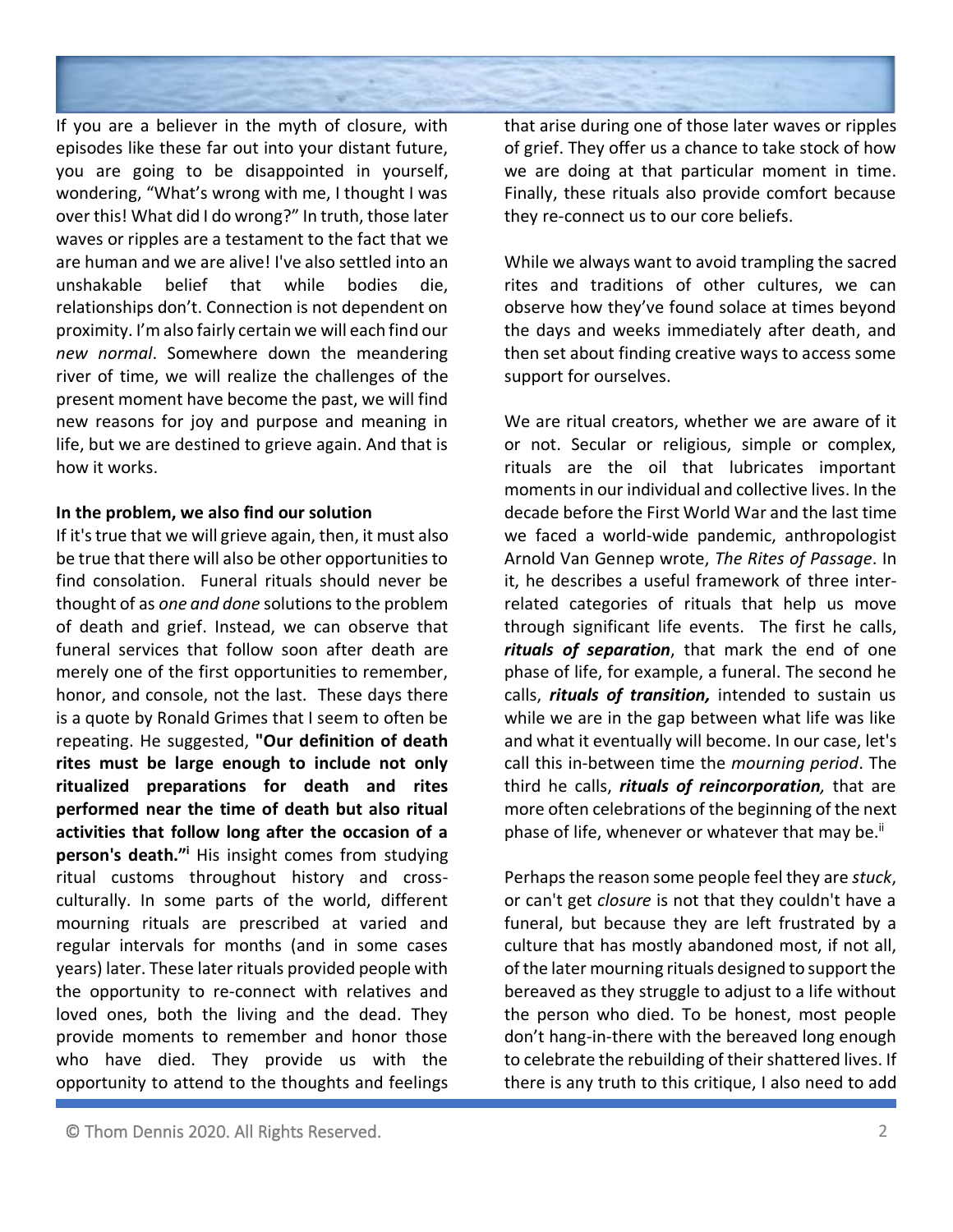

that I believe there is still hope. If we understand the different elements of rituals and how they work, then we can create meaningful grief rituals for ourselves.

### **Creating rituals from scratch**

I'm willing to admit I've never made a cake from scratch. I'm perfectly content with the boxed kind; just add water, a couple of eggs, some oil, mix it together and put it in the oven. Simple enough. If I stick to the directions and the recipe, the result is palatable enough for my tastes. For beginner bakers and ritual makers, the boxed kind is probably going to be good enough. But for those who find the prepackaged kind distasteful, I'd like to offer a sort of recipe for mixing-up a batch of your own. It takes a measurable amount of intentionality, a smidge of creativity, a few drops of playfulness, and a little bit of trial and error. For those who put in the effort, the rewards of creating your own rituals from scratch will be great.

One thing all rituals have in common is some combination of **structure** and **flexibility**. Some rituals will lean more toward one side of this continuum or the other. With a little preparation you will be able to design your own rituals without thinking so much about *what you are doing* or *how it should be done*. The resulting freedom allows participants to enter into the moment more fully and have a more meaningful experience.

**Take a look at the ritual creation worksheet, consider if you need input or the involvement of others to create your grief ritual, and then return to this article to consider your next steps.**

#### **Separation, transition, reincorporation**

The first thing you need to do is return to Van Gennep's idea that one type of ritual does not fit all situations; they each serve a different purpose. Consider what you want to achieve, what's your goal? Do you want to find a way to say goodbye to a

person, a place, a thing, a way of life? Then you are talking about rituals of separation. If you are just looking for some way to still the chaos, to find shelter, ask direction, or help, then maybe you need to think in terms of rituals of transition. Finally, if you need validation for a job well done or simply a pat-on-the-back, then you want to create a ritual of reincorporation.

# **Intention**

Rituals can offer consolation and they can help us feel a sense of connection or control. They also create emotional space for change to occur. You will want to ask the question, "What is my intention? What do I want to gain from engaging in this ritual?"

# **Focus**

Your next question is, "Who is the primary focus of this ritual?" Grief rituals might focus on, 1. remembering or honoring the deceased, 2. supporting or consoling the bereaved, and 3. providing a larger group the opportunity to express their values or concerns. Historically, and crossculturally there are many examples of rituals that focus specifically on aiding the deceased's transition into the next life. Some rituals, like a memorial service held at some later date, focus on bereaved. Other rituals, like public holidays, focus on affirming a broader sense of community. Many rituals will involve aspects of all three.

# **Natural Elements**

Archeologists have evidence that *Neanderthals* and our *Homo Sapiens* ancestors have been enacting grief rituals since at least the time we left the savanna and started sheltering in caves. However, somewhere around the time we moved out of log cabins into steel and glass towers, we've gradually been losing our appreciation of rituals and connection with the natural world. We come from the Earth; we will all return to it someday. Ask questions like these, "Will I need water to wash or refresh?" "Do I need fire to burn or purify